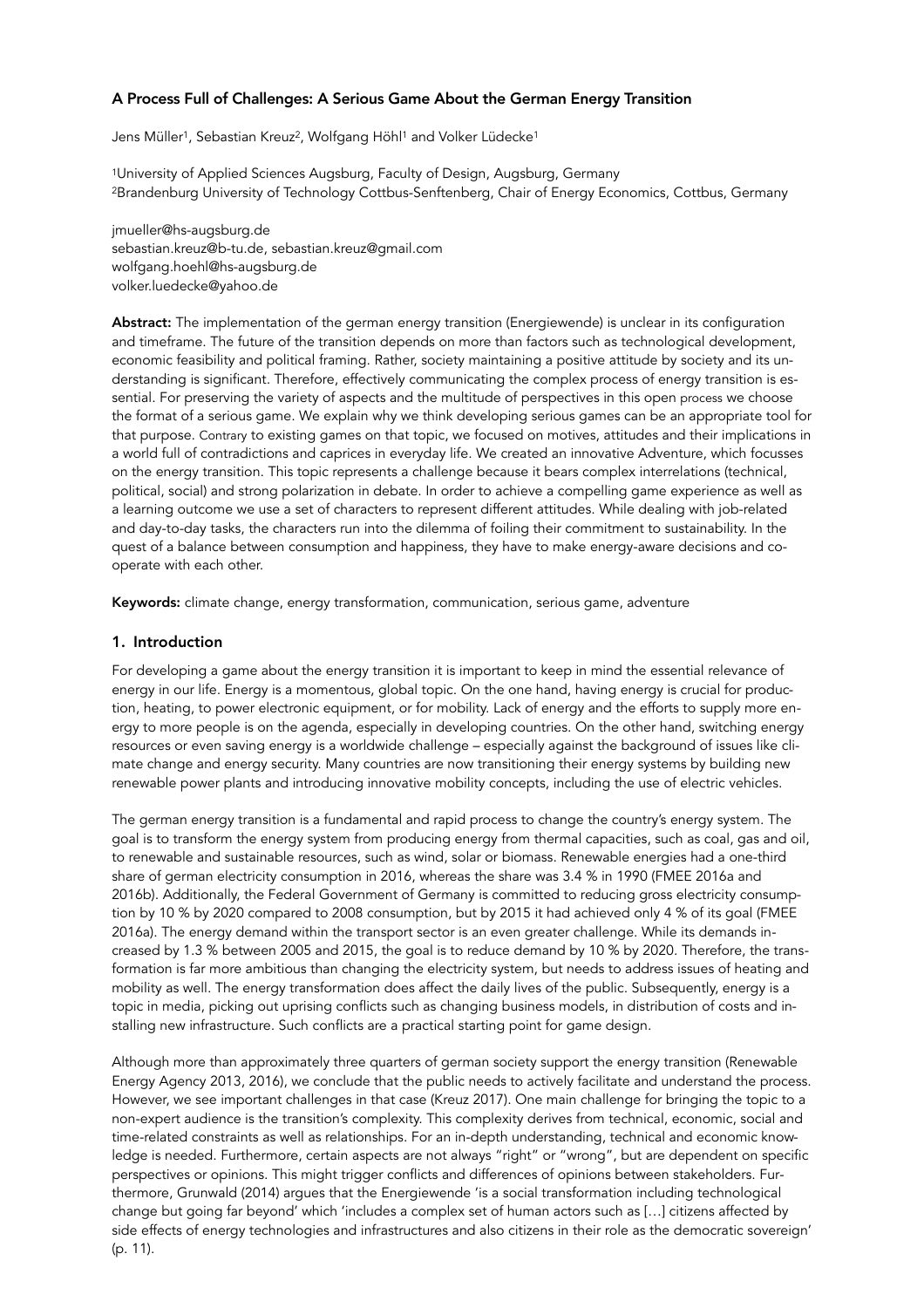Based on these complex and social aspects regarding the path to a future energy system, adequate description of the related complex topics is vital for understanding. The process needs to be communicated objectively to the public, whose understanding, acceptance and public support is crucial. Already, the coalition agreement between the three parties currently forming the german government includes the politically motivated demand for serious games: 'Digital games shape the everyday life of many, especially young people in our country. We honour the diversity of high-quality supply of computer games, especially with educational value […]. We further want to support that' (Federal Government 2013). Therefore, serious games might be a proper tool for the given purpose of communication in this context because players can dive into aspects on their own paths. Based on this understanding, the game format can be considered as a communication tool. As a structured container for information, it enables the user to follow elaborate stories. With an information format in mind, the gaming approach may lead to interactive systems such as the hypertext structure in the project "Der Kontext" (www.derkontext.com), database driven information tools, or like our more artistic approach with interactive narrations.

### 2. Complexity, design and serious games

As Luhmann (1986) states, functional systems reduce complexity by establishing their own binary codes, in this case the availability of energy. While these systems tend to self-preservation and to establishing their own conditions, essential aspects are put aside. The reduction of complexity endows us with efficiency. However, we ignored negative consequences as risks affecting individuals, and ecological harm. The conventional energy system separated production and consumption of energy. Whereas centrally managed plants incorporated professional expert knowledge, the consumer could just plug in and use their devices. The consumer was set free and disengaged from responsibility. The energy transition fundamentally shifts this arrangement. Complexity comes back with new and unimproved proceedings and unreasonable demands (Müller 2014a). The energy system, before managed in a proven workflow and negotiated political arrangements, now heads towards a tangled constellation of factors, which the design theorists Rittel and Webber (1973) would call a "wicked" problem. Such situations revoke any definition. Precedence, particularity and manifold independencies complicate problem solving (Conklin 2009). Systematic correlations, uncertainties and conflicting stakeholder prospects lead to inconsistent approaches (Lazarus 2010). In the context of a more demanding time-critical background of climate change and the near-sightedness of interests, the problem becomes "super wicked" (Levin 2012). The problem of climate change continues to worsen as we attempt to regulate it, thus there are fewer oportunities to find a solution. In addition, new stakeholders and even new categories of stakeholders like next generations (Jonas 1984) and non-human stakeholders (Singer 1984) are recognized. Stakeholders are both cause and are capable of solving climate change problems. They have both tangible local demands and face wish to prevent abstract, global risks. Within this, they face trade-offs (e.g. renewable energy plants vs. wildlife conservation). For these situations, the solving process can only provide tentative approaches (Roberts 2000) and an erratic iteration (Mitchell 2008). Any solution comes at the risk of irreversible consequences that limit future operations (lock-in effect) while the goal must be to preserve a wide scope for action, to sustain the value of options (Hubig 2006).

When dealing with a wicked or super wicked problem, hierarchal top-down methods and case-based reasoning are insufficient. Instead, an experimental and constructive approach that maintains innovation and collaboration is needed. This directs to strategies used by authors, artists and designers to create new artefacts. These processes derive their power from a deep insight into the communication processes of the stakeholders. From a semiotic point of view, it can be argued that pragmatic relations are the key for understanding design (Van den Boom 1994). Recent trends like design thinking (e.g. Branzaglia 2017) and gamification (Deterding et al. 2011, Müller 2014b) are deploying the inherent knowledge of designing for general usage. Rather than a toolset for shaping footage to a useful form, design becomes a service for rethinking a situation and defining workflows (Müller 2015). Thus, design is an open, creative and experimental process in putting different methods into effect to achieve not foreseen results.

For representing a complex reality as we described, the principles of game design are valuable for motivation and understanding. But games are diverse. Describing game design has to take in account all sorts of games and contradictory categorising systems. Thinking of the differences between an adventure and a puzzle game even reveals that certain aspects such as narration and characters will have a different impact on playing. Apperley (2006) described seven categories of game genres used today: action, adventure, arcade, role-play, strategy, simulation (sim games) and casual games. While sim games form their own category, serious games can be found in any of the seven aforementioned categories. Aldrich (2009) defines serious games as the new media of learning how to know while sim games are defined as the new media of learning how to do. Thus using serious games we can improve our understanding, and using sim games we can improve our specific skills. Serious games and sim games always depict a specific part of reality. Thus they form an abstract and operable model. Using these operable models, the player is able to influence certain parameters, to change initial states and to profit from building different future scenarios. While specific simulations today are widely used in industry and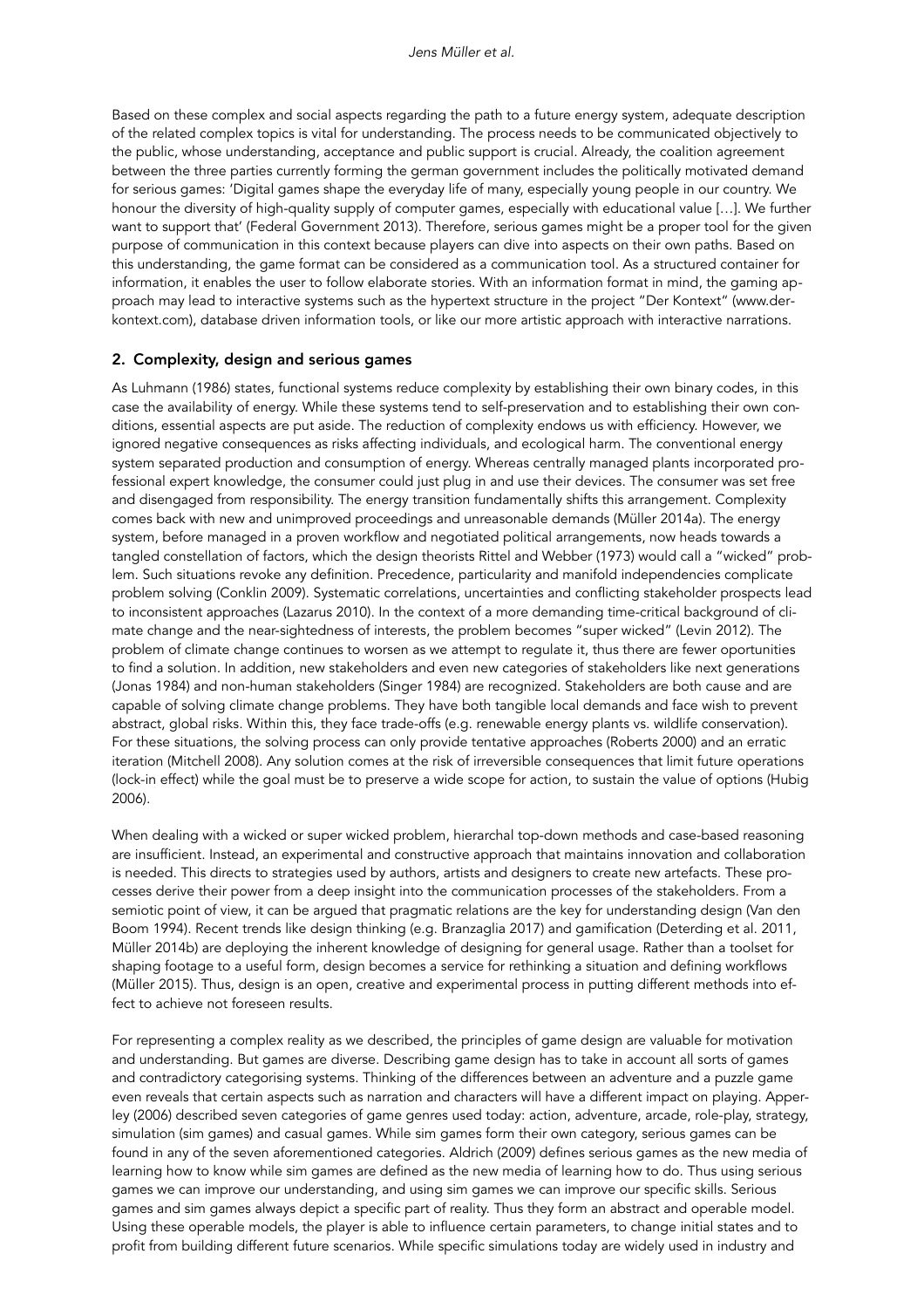economics, serious games do not yet carry this importance. Simulations show their strength especially in complex situations. Illustrating the energy transition in a fictional small neighbourhood of an urban quarter within an adventure game might improve the understanding of these complex issues and will benefit users. The game format preserves complexity by dealing with uncertainty (Costikyan 2013) and, instead of a straightforward reduction to a known approach, it sprouts new narrations.

Gameplay, a term coined for the special user experience, could be used as a key to game design. Four areas of game design can be identified in compelling games (Rouse 2004, Rogers 2010, Schell 2012) and they also can be mapped to the four player types of Bartle (1996, see also Yee 2006 and Kallio et al. 2011).

First, game design (and of course design in general) starts by establishing a structured communication process. It has to take in account the shifting interests of heterogeneous stakeholder assemblies and give them a platform for self-discovery and room for identity. Games might be used as an occasion for communication through the incorporation of chat rooms and forums. The social-oriented player may find herself also comfortable with sophisticated and well-funded characters (Ibister 2006) and a branched dialog system. Animated characters used in games are adopted from ritual role-playing, theatre and film. In games, characters can become more intimate agents of tentative exploration. Through characters, a game can implement different views and related communication strategies. They open windows to unfamiliar concepts and guide players as an interface (Lessard and Arsenaut 2016). They are defining a social sphere of interoperability. By this means, world-building always is an act of considering reality (McGonigal 2012). The ability of characters to opt for transformation is the key to the dramatic evolvement of stories (Lotmann 1973). Thus characters are access points into complexity, as memorable human-centered figuration of confusing issues or as guides through complexity and embroilment. Consequently, characters are as well a central concept in our e-transform game.

Second there is the opportunity to dive into an immersive world. Game worlds refer to both, social reality and media, our second and often more influential reality. The game world may expand to deep diversity and enfold meaningful situations (Darvasi 2016). Games refer to the user's abilities of understanding by levels, which are a framework for the acting of the player and her quests. Portioning the quests into manageable missions is a core task of game development. Quests may prepare the players for problem solving and raising awareness to the extent of their attention. Missions inherit pedagogical thinking in appropriate assignments and as active lenses to what matters. Reducing complexity by level design means to create a rich and compelling structure for interaction.

Third, games have to be fun and provide a constant feedback and reaction while feeling safe. Interactivity establishes a field of resonance for the player's actions and decisions without harsh consequences. Playing is a sandboxed experience which allows users to discover limits without harm. The gameplay may challenge sensorimotor skills or the power of deduction. Developing games is tied to the need of balancing out the gameplay between challenge and relief not to cause neither fear, ennui nor frustration by exhaustion. Its goal is to provide a feeling of flow (Csíkszentmihályi 2008). Reasonable feedback invites the player to stay tuned and remain motivated and active. The challenge is to strengthen engagement the gaming and beyond. The rules of play form a procedural rhetoric (Bogost 2007) that guides and persuades the player to reduce contingency (or complexity) by reasonable actions.

Fourth, the feedback system makes it easy to invoke achievements. Game design is able to count the player's success by trailing his efforts. This has a social side of never leaving the player alone in the situation. Well-designed gratification systems combine a point system to reward actions with transparent progress to unlock motivation. Achievements are tied to values, thus offering a guide through complexity and orienting the player on serious issues.

### 3. The e-transform game

In the context of the aforementioned complex transformation processes, such as the current energy transition, we cannot use unidimensional choices for action within a serious game. Rather, we need to construct scenarios which reflect the diversity of opinions and attitudes of stakeholders of the energy transition (e.g. the different preferences for goals of the transition process, see e.g. Kreuz 2016, 2017 and Joas et al. 2016). In particular, the social dimension of the energy transition is multifaceted because of different perspectives and appreciations. Consequently, the characters within the e-transform game constitute a team, which includes diverse backgrounds. This team helps the user draw links with the various needs and wants. It helps to understand contradictory views by following the characters' expectations and requirements. Individual biographies with distinct experiences, knowledge and attitudes give insights into iconic facets of the transition.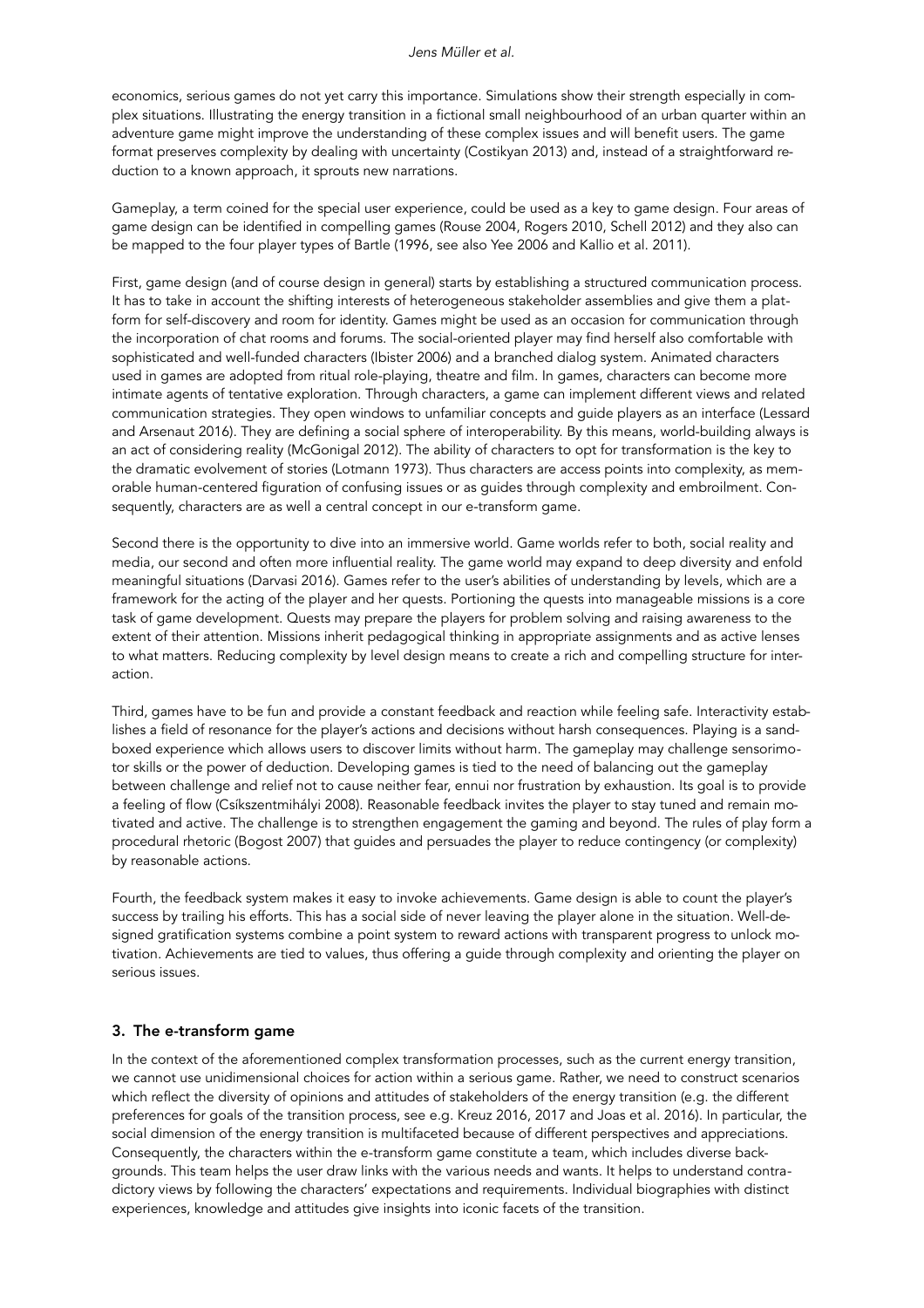To connect facts and fiction in our game environment in a constructive way, we based our game development on our social research into the energy transition. In particular, the stakeholder interviews by Claus Kaelber, a researcher in the generic e-transform research project (with the support of Eugenia Umerkajew and Sebastian Kreuz), gave revealing insights into different stakeholders (see e.g. Hipp et al. 2016). These outcomes had been categorised and classified according to the media user type model (Öhmischen and Schröter 2011). Claus Kaelber and other team members (Katharina Kasarinow, Joachim Sommer) sketched out five types of actors which are open-minded towards the energy transition. These ideal types were then envisioned as personas (Adlin and Pruitt 2010 ) in an intertwined narration.

The e-transform serious game – concept and supervising by Jens Müller (Müller et al. 2017), energy-related content by Sebastian Kreuz and Felix Müsgens (Müsgens and Kreuz 2014, Kreuz 2016, 2017) – is based on a modular concept. The idea is to show 24 hours in the life of a character. We started with five personas developed by Claus Kaelber (2014). After we liaised with a Munich based communal planning team which planned a future creative quarter, we adopted this quarter – a modern urban place – as the setting of our game. Although the quarter has not been build yet, it gave us a foundation for shaping the characters and their behaviour with some authentic grounding. The game world could be linked to a believable community in a typical urban environment with local shops and attractive places to work and relax. This setting deploys a sophisticated urban view onto the world, with the sometimes neurotic behaviour of close neighbourhood, with individuality and self-expression and the hopes and expectations of dwellers from different milieus. In our game, we focused on typical locations which are closely connected to the individual characters, distinguishing and explaining their whims and habits.

The nucleus of the e-transform game is eight characters interacting in the neighbourhood inside the urban quarter. The quarter proclaims to have a high standard of sustainability, energy saving and usage of renewable energies, furthermore claiming a high integration of social services, cultural places and spaces for creativity, hence the name "creative quarter". Here, particularly engaged and open-minded people come to live. This is the perfect niche for the five transition-friendly types which evolved from the theoretical survey. Two of such types made it into our game, the journalist named Julie and the IT specialist named Max. We completed the set for our episode with other typical inhabitants of the urban quarter to add variety and contrast to their mind sets and backgrounds. During character design (graphics by Florian Pömmerl, animation by Mike Zauner), in addition to the foundation of the media user types by Öhmischen and Schröter (2011) we used other concepts for defining character sets. We considered the new humans (Lepp 1999), the sins and virtues (Ernst 2014), the temperaments (Adler 2007), the depth psychological types (Riemann 2007), the social characters (Fromm 1932), the archetypes (Propp 1986, Campbell 2011, Vogler 1998), the OCEAN model (Asendorpf and Neyer 1996) and the team roles (Belbin 2010). Due to mostly related origins, the different models could be considered as complimentary ways to sharpen a character's non-diegetic background and its appearance in the game (Müller 2016). While these theories focus on the human actors, they complementarily reflect individuals' living conditions. The dynamic conflict between characters, their coexistence and path taken throughout the game facilitates change.

#### Figure 1: Assets of the serious game

The fictional player character Julie is drawn as a French correspondent. She discovers an illegal manipulation to the solar installation at her apartment building. Her perspective on the german Energiewende is driven by admiration of political empowerment. She perceives the transformation as a democratic process towards self-determination in the paradigm of enlightenment and emancipation. She tries to stay in contact with all her clients and family. Her international travel conflicts her with her goal to save energy. She is always on the run, feeling freedom from the boring routines of fixed employment contracts. On the other hand, she is kept busy by parallel jobs. Indeed Julie is an ubiquitous voyager, in her restlessness feeling at home everywhere and nowhere, but her actual place to rest is her flat in the quarter, where she retreats to concentrate on writing up her investigations.

Her neighbour Max is a successful IT expert. Max is also one of the five types from our preliminary research. He supports the energy transition not only as an expert but also because he believes in smart technical solutions for all challenges. In his opinion, the energy transition is a necessary step away from old-fashioned techniques. His optimism towards the blessings of digital technology fascinates Julie. But in his rational thinking, even life is a puzzle of right choices and relationships. He already has a job, a new apartment, and now he is looking for a partner finds women difficult to understand. However, he does furnish his new apartment in preparation for future family living.

The waitress Semira contrasts the intellectual forwardness of Julie and Max. She is trying to manage the day. Getting her things done doe not leave her time to deal with the energy debate. Instead, she feels dedicated to the small steps in her immediate surrounding. Her thoughts do not reach the lofty goals of mankind. Instead she recognises all the obvious troubles with the people and situations around her. Someone has to fix things and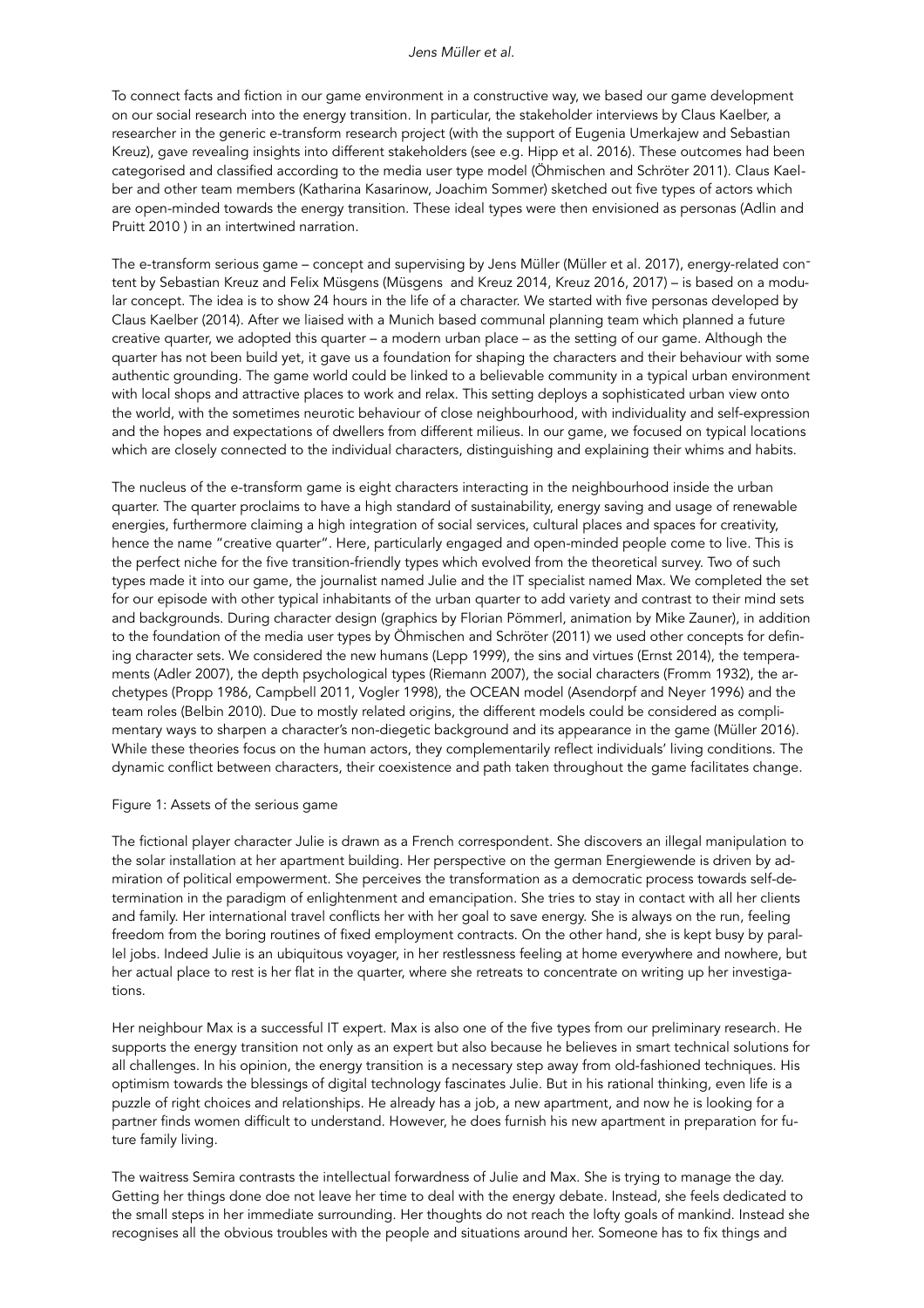she feels responsible. Semira's place is her cafe, which she manages and which is unique in connecting the guests and characters of the game.

Another practical talented character is Dieter. He lives a frugal live, disliking extravagance and waste and, as facility manager, he has the power to reduce wastage and suppress changes. In addition to his influential role in the underground control centre and from his subtle management of services, he is able and willing to make a local but substantial contribution to the *Energiewende.* In his view, the energy transition is all about energy saving. Dieter's base is his janitor's office but he also has access to otherwise hidden places like the roof. All the building's services – water, electricity and the lifts – are dependent on his maintenance. He is aware of the impact of neglecting his duties and the power he has.

For the activist Hartmut, the energy transition is a political issue, fitting in which his fight against centralism towards decentralised and democratic structures. He makes people aware of the need for increased global solidarity and to stand up for their rights. He believes in the power of arguments, distributed by paper. In the game episode, he tries to involve everyone else in contributing to his district magazine. Hartmut's base camp for action is his copy shop, where he invites fellow campaigners for editorial meetings.

A more stylish character is travel agent Victoria, who loves shopping and entertaining. Nevertheless, she is convinced by the energy transition, because it promises a cleaner and healthier world. She loves change but it should not truncate her consumer-oriented lifestyle. Her conflict, driven by her profession selling holiday flights, is to maintain luxury while compensating for the side effects. She rejects requests for abstinence and restrictions. For her, economic prosperity is the key to a good life. Her travel agency is a place to spawn dreams of luxury and consumption, a hub for ecologically problematic desires.

Student Fabian rejects the optimistic view of the aforementioned characters and disbelieves in the energy transition. He thinks it is all too late for a turn around, there is no hope because the moral plea from efforts like Hartmut's engagement will lead to nothing and trail away without any resonance. He believes that the reality too cumbersome to change and feels that he has no power to make an impact. He sees no point of action while the big wheel works are moving. Fabian, thrown out of his girlfriend's home, is looking where to stay, a status describing his actual phase of life.

Finally, the homeless Josha is wondering about the other characters. As most of the others, he is convinced by certain aspects of rethinking the energy sector but he has given up and lost all influence in causing change. Regardless, he intends to challenge society's convictions in a fundamental way. With his radically different living situation compared to all other characters, he casts doubt on the certainty and conventions of modern sustainable life, measuring it against a fundamental humanity. He is homeless, his habitat is the street, where all character's game paths are crossing. The outcast, who plays no role anymore, stays in the spatial centre.

In accordance with our findings, the characters' motivations are very different, causing conflicts when they meet in locations of their neighbourhood and try to collaborate. To exemplify this, Berlin-based playwright Volker Lüdecke (2017) created a rich story for the game. In alternative branches, the story outlines the character's daily life. They became entangled in intricate, "wicked" contradictions. It was an interesting challenge to transform the story from its original stage version, employing all the standards and tricks of dramatics to the possibilities of a user-driven gameplay. This was managed in a collaborative workshop, a format necessary to bring together all the special knowledge in dramatics and game development into a creative artistic production process. Every sentence has its stage direction, which is coded directly as a game script. While the stage version is a readable story, the game version is encoded as a computer readable CSV-file. This allows the author to easily change the story by editing it inside a spreadsheet application. After a technical revision by the programmer, this script drives the characters in the game. The chat-like dialogue system animates the player as they make situational decisions. Good life and/or environmental concerns are a key to develop the story from the players' perspective. The underlying achievement system demands weighing "happiness" against " $CO<sub>2</sub>$ -stock", the latter as an indicator for the aspect of energy and climate protection. Therefore, the user has the challenge to increase happiness while paying attention to her individual  $CO_2$ -stock. Furthermore, users have to successfully fulfil missions. In this respect, establishing a good relationship between all the characters helps to accomplish the tasks. The gameplay (programming by Faruq Suriaganda) makes it easier to finish with success by cooperating with each other. The sound (concept and realisation by Benedikt Möller) and music by (Danijel Zambo) bolsters the immersive atmosphere of the game. A dedicated musical theme accompanies every character.

## 4. Conclusion

With the big challenges regarding the energy transition in mind, such as complexity and required public understanding, we established a serious game related to the energy transition process from a german perspective. The game shows the difficulty of heterogeneous stakeholders with different interests and goals. While a hetero-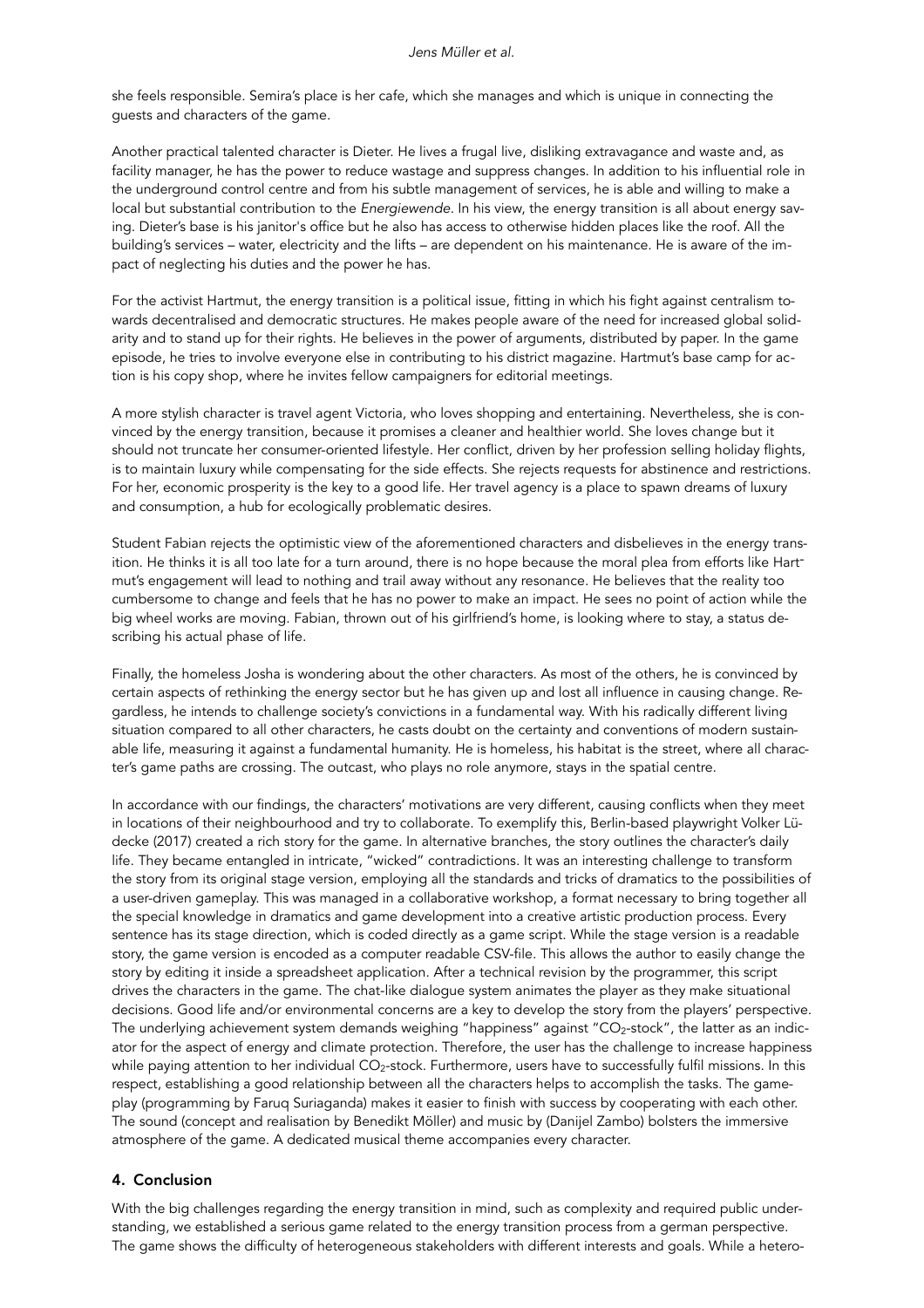#### *Jens Müller et al.*

geneous box of communication tools can be used like homepages, infographics, movies etc., formats that also had been produced by the e-transform team (www.e-transform.org), serious games are one of the most difficult formats to produce. Serious games are a proper tool to express different individual viewpoints concerning complex transition processes like the energy transition, which need to be communicated and understood.

Further research might focus on the improvement and continuing development of tools to relay knowledge to lay people without conveying opinions, but showing openly the wide range of preferences, trade-offs and contradictions in comparable processes. In bringing together a team of researchers (communication scientists, social scientists and economists), artists (animation, game design, music and writing) and software engineers, there was an on-going discussion of methods and roles. It worked best in our joint workshops, when we worked on defined challenges of the game like the dialog system and were forced to explain ourselves the disciplinary mode of operation. We established tools for collaboration that work intuitively for all participants, e.g. a table of dialog lines, fed by the game author, complemented with instructions by the level designer and implemented into the engine by the programmer. Overall, the convergence of research and visualization/narration in the demanding format of a serious game seems to be an appropriate way for preserving complexity while establishing awareness and sensitivity for a momentous subject – and give hints through engaging missions for alternative actions.

## References

Adler, A. (2007, orig. 1927) *Menschenkenntnis,* Vandenhoeck & Ruprecht, Göttingen.

- Adlin, T. and Pruitt, J. (2006) *The Persona Lifecycle Keeping People in Mind Throughout Product Design,* Morgan Kaufmann, San Francisco.
- Aldrich, C. (2009) *The Complete Guide to Simulations & Serious Games,* Pfeiffer, San Francisco
- Apperley, T.B. (2006) "*Genre and Game Studies Toward a critical approach to video game genres", in: Simulation and Gaming,* March 2006, pp 6-23.
- Asendorpf, J. B. and Neyer, F.J. (1996) *Psychologie der Persönlichkeit*, Springer, Berlin and Heidelberg.
- Bartle, R. (1996) "Heart, clubs, diamonds, spades: Players who suit MUDs", Journal of MUD Research, http:// www.mud.co.uk/richard/hcds.htm.
- Belbin, R.M. (2010, orig. 1981) *Management Teams. Why They Succeed or Fail,* Third Edition, Butterworth-Heinemann, Oxford.
- Bogost, I. (2007) *Persuasive games The Expressive Power of Videogames,* MIT Press, Cambridge/Massachusetts.
- Branzaglia, C. (2017) *Fare progetti. Una ipotesi di metodologia per tutti,* Fausto Lupetti Editore, Bologna.

Campbell, J. (2011, orig. 1949): *Der Heros in tausend Gestalten,* Insel Verlag, Berlin.

- Conklin, J. (2009) *"Building shared understanding of wicked problems",* Rotman Magazine, Winter 2009, pp 16- 20.
- Costikyan, G. (2013) Uncertainty in Games, the MIT Press, Cambridge/Massachusetts.
- Csíkszentmihály, M. (1996) Flow, Klett-Cotta, Stuttgart.

Darvasi, P. (2016): *"Empathy, Perspective and complicity – How Digital Games can Support Peace Education and Conflict Resolution",* Working Paper 03, Mahatma Gandhi Institute of Education for Peace and Suctsinable Development & United Nations Educational, Scientific and Cultural Organization.

- Deterding, S., Dixon, D. Khaled, R. and Nacke, L. (2011) *"From game design elements to gamefulness defining 'gamification',* in: Proceedings of the 15th International Academic MindTrek Conference – Envisioning Future Media Environments (MindTrek '11), ACM, New York, pp 9-15, http://doi.acm.org/ 10.1145/2181037.2181040.
- Ernst, H. (2014) *Die Sieben Todsünden: Heute noch relevant?,* Aus Politik und Zeitgeschichte 52/2014, pp 3-7. http://www.bpb.de/shop/zeitschriften/apuz/197981/suende-und-laster.
- Federal Government (2013) *Deutschlands Zukunft gestalten Koalitionsvertrag zwischen CDU, CSU und SPD,* https://www.bundesregierung.de/Content/DE/\_Anlagen/2013/2013-12-17-koalitionsvertrag.pdf.
- Federal Ministry for Economic Affairs and Energy (FMEE 2016a) *The Energy of the Future 5th Monitoring Report of the Energy Transition (long version)*, http://www.bmwi.de/DE/Themen/Energie/Energiewende/ monitoring-prozess.html.
- Federal Ministry for Economic Affairs and Energy (FMEE 2016b) Time Series about the Development of Renewable Energies in Germany, http://www.erneuerbare-energien.de/EE/Navigation/DE/Service/Erneuerbare\_Energien\_in\_Zahlen/Zeitreihen/zeitreihen.html.
- Fromm, E. (1932) "*Die psychoanalytische Charakterologie und ihre Bedeutung für die Sozialpsychologie",* Zeitschrift für Sozialforschung 1/1932.
- Grunwald, A. (2014) "*Sustainability research as inter- and trans-disciplinary activity: the case of German Energiewende",* Problemy Ekorozwoju – Problems of Sustainable Development 2014, vol. 9, no 1, pp 11-20.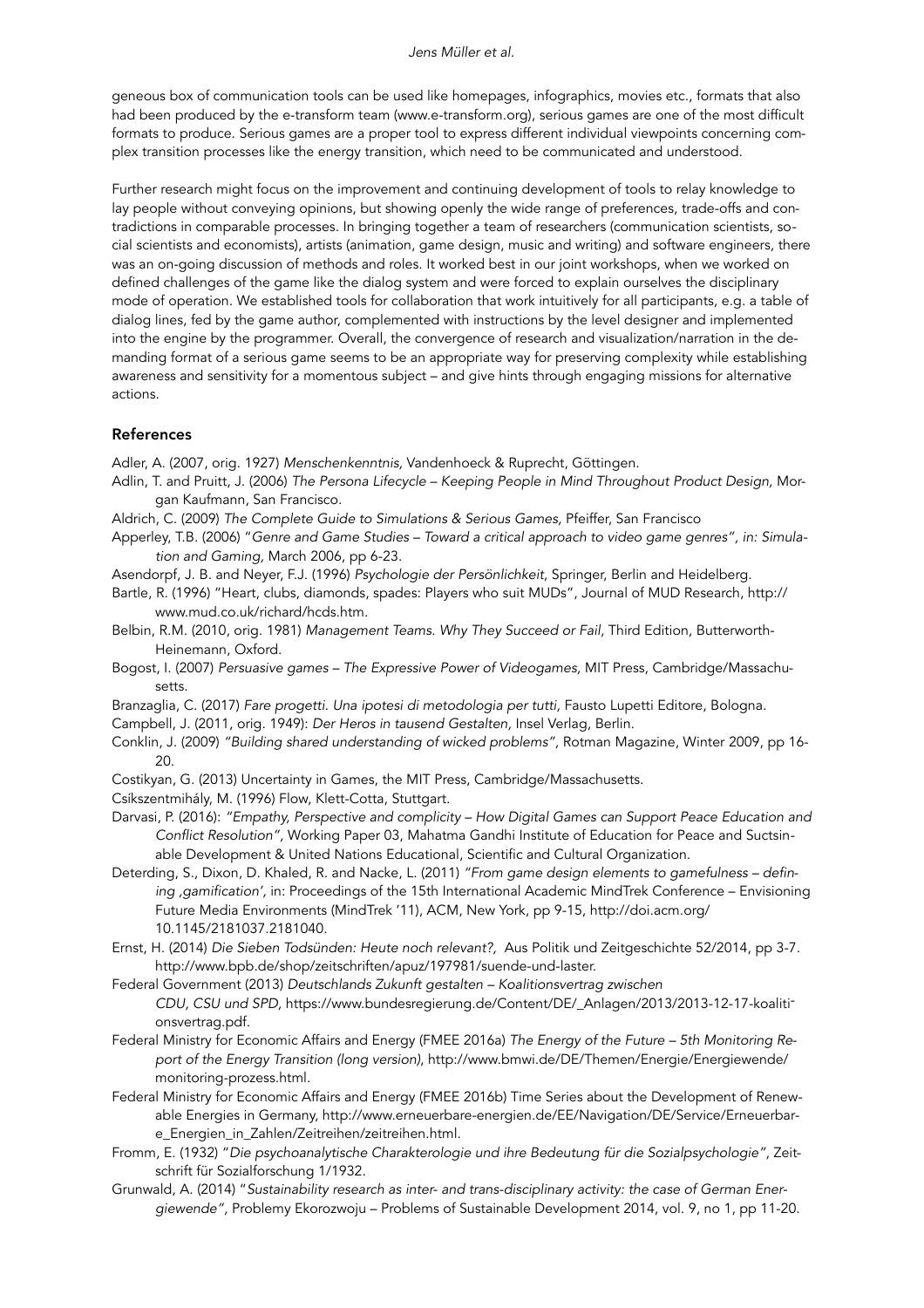- Hipp, C, Kaelber, C and Müller, J. (ed.) (2016) *Leitbilder für eine erneuerbare Energieversorgung,* e-transform issue 2, University of Applied Sciences Augsburg and Brandenburg Technical University in Cottbus, Augsburg and Cottbus.
- Hubig, C. (2006) *Die Kunst des Möglichen I Technikphilosophie als Reflexion der Medialität,* Transcript, Bielefeld.
- Ibister, C. (2006) *Better Game Characters by Design: A Psychological Approach,* Morgan Kaufmann, San Francisco.
- Joas, F., Pahle, M., Flachsland, C. and Joas, A. (2016) *"Which goals are driving the Energiewende? Making sense of the German Energy Transformation",* Energy Policy 95, pp 42–51.
- Jonas, H. (1984, orig. 1979) Das Prinzip Verantwortung Versuch einer Ethik für die technologische Zivilisation, Suhrkamp, Frankfurt am Main.
- Kaelber, C. (2014) *Kurz, schnell, gut? Orientierung und Sensibilisierung im mediatisierten Alltag,* in: Hipp, C., Kaelber C. and Müller, J. (ed.) *Kommunikation erneuerbarer Energieversorgung,* e-transform issue 1, University of Applied Sciences Augsburg and Brandenburg Technical University in Cottbus, Augsburg and Cottbus, www.e-transform.org, pp 38-52.
- Kallio, K.P., Mäyrä, F. and Kaipainen, K. (2011) "*At least nine ways to play: approaching gamer mentalities",*  Games & Culture 6:4, pp 327–353, DOI 10.1177/1555412010391089.
- Kreuz, S. (2016) Ziele und Erwartungen zur Energiewende, in: Hipp, C, Kaelber, C. and Müller, J. (ed.) *Leitbilder für eine erneuerbare Energieversorgung,* e-transform issue 2, University of Applied Sciences Augsburg and Brandenburg Technical University in Cottbus, Augsburg and Cottbus, pp 30-39, [www.e-transfor](http://www.e-transform.org)[m.org.](http://www.e-transform.org)
- Kreuz, S. (2017) D*ie Energiewende verständlich vermitteln Herausforderungen und Umsetzungskonzepte,* in: Hipp, C, Kaelber, C. and Müller, J. (ed.) *Medien für eine erneuerbare Energieversorgung,* e-transform issue 3, University of Applied Sciences Augsburg and Brandenburg Technical University in Cottbus, Augsburg and Cottbus, pp 30-41, [www.e-transform.org.](http://www.e-transform.org)
- Lazarus, R.R. (2010) "*Super wicked problems and climate change restraining the present to liberate the future",* ELR 40/8, pp 1153-1234.
- Lepp, N., Roth, M. and Vogel, K. (1999) *Der Neue Mensch Obsessionen des 20. Jahrhunderts,* Katalog zur Ausstellung des Deutschen Hygiene-Museum Dresden, Cantz, Ostfildern.
- Lessard, J. and Arsenault, D. (2016) *"The Character as Subjective Interface"*, in: Nack, F. and Gorden, A.S. (ed) Interactive Storytelling, Springer, Los Angeles, pp 317-324, https://link.springer.com/chapter/ 10.1007/978-3-319-48279-8\_28.
- Levin, K., Cashore, B., Bernstein and S., Auld, G. (2012) *"Overcoming the tragedy of super wicked problems constraining our future selves to ameliorate global climate change",* Policy Science 45/2012, pp 123– 152.
- Lotman J.M. (1973) *Die Struktur des künstlerischen Textes.* Edition Suhrkamp, Frankfurt am Main.
- Lüdecke, V. (2017) Bonjour Energiewende, in: Hipp, C., Kaelber and C., Müller, J. (ed.) *Medien für eine erneuerbare Energieversorgung,* e-transform issue 3, University of Applied Sciences Augsburg and Brandenburg Technical University in Cottbus, Augsburg and Cottbus, pp 48-61, [www.e-transform.org.](http://www.e-transform.org)
- Luhmann, N. (1986) *Ökologische Kommunikation Kann die moderne Gesellschaft sich auf ökologische Gefährdungen einstellen?* VS Verlag, Wiesbaden.
- McGonigal, J. (2012) *Besser als die Wirklichkeit. Warum wir von Computerspielen profitieren und wie sie die Welt verändern,* Heyne, München.
- Mitchell, S. (2008) *Komplexitäten Warum wir erst anfangen, die Welt zu verstehen, Suhrkamp, Frankfurt am* Main.
- Müller, J. (2014a) *Energie, Klima und Design,* in: Hipp, C, Kaelber, C. and Müller, J. (ed.) *Kommunikation erneuerbarer Energieversorgung,* e-transform issue 1, University of Applied Sciences Augsburg and Universität Cottbus-Senftenberg in Cottbus, Augsburg and Cottbus, pp 70-89, www.e-transform.org.
- Müller, J. (2014b) *Weltrettung durch Zocken,* in: Kaiser, M. (ed.) *Ringvorlesung Games, Retro-Gaming – Gamification – Augmented Reality,* Verlag Dr. Gabriele Hooffacker, Edition Medien Campus Bayern, München, pp 61 –79.
- Müller, J. (2015) *Die Werkzeuge des Design,* in: Bauer, C., Nolte, G. and Schweppenhäuser, G. (ed.) Ethik und Moral in Kommunikation und Gestaltung, Verlag Königshausen & Neumann, Würzburg, pp 105-119.
- Müller, J. (2016) *Charakterdesign für Serious Games. Anmerkungen zur Darstellung komplexer Sachverhalte in Computerspielen,* in: Hipp, C, Kaelber, C. and Müller, J. (ed.) *Leitbilder für eine erneuerbare Energieversorgung,* e-transform issue 2, University of Applied Sciences Augsburg and Brandenburg Technical University in Cottbus, Augsburg and Cottbus, pp 66-89, www.e-transform.org.
- Müller, J. Pömmerl, F., Suriaganda, F., Zauner, M. and Zambo, D. (2017) *Perspektiven der Energiewende Entwicklung eines Serious Games,* in: Hipp, C, Kaelber, C. and Müller, J. (ed.) *Leitbilder für eine erneuerbare Energieversorgung,* e-transform issue 2, University of Applied Sciences Augsburg and Brandenburg Technical University in Cottbus, Augsburg and Cottbus, www.e-transform.org, pp 78-89.